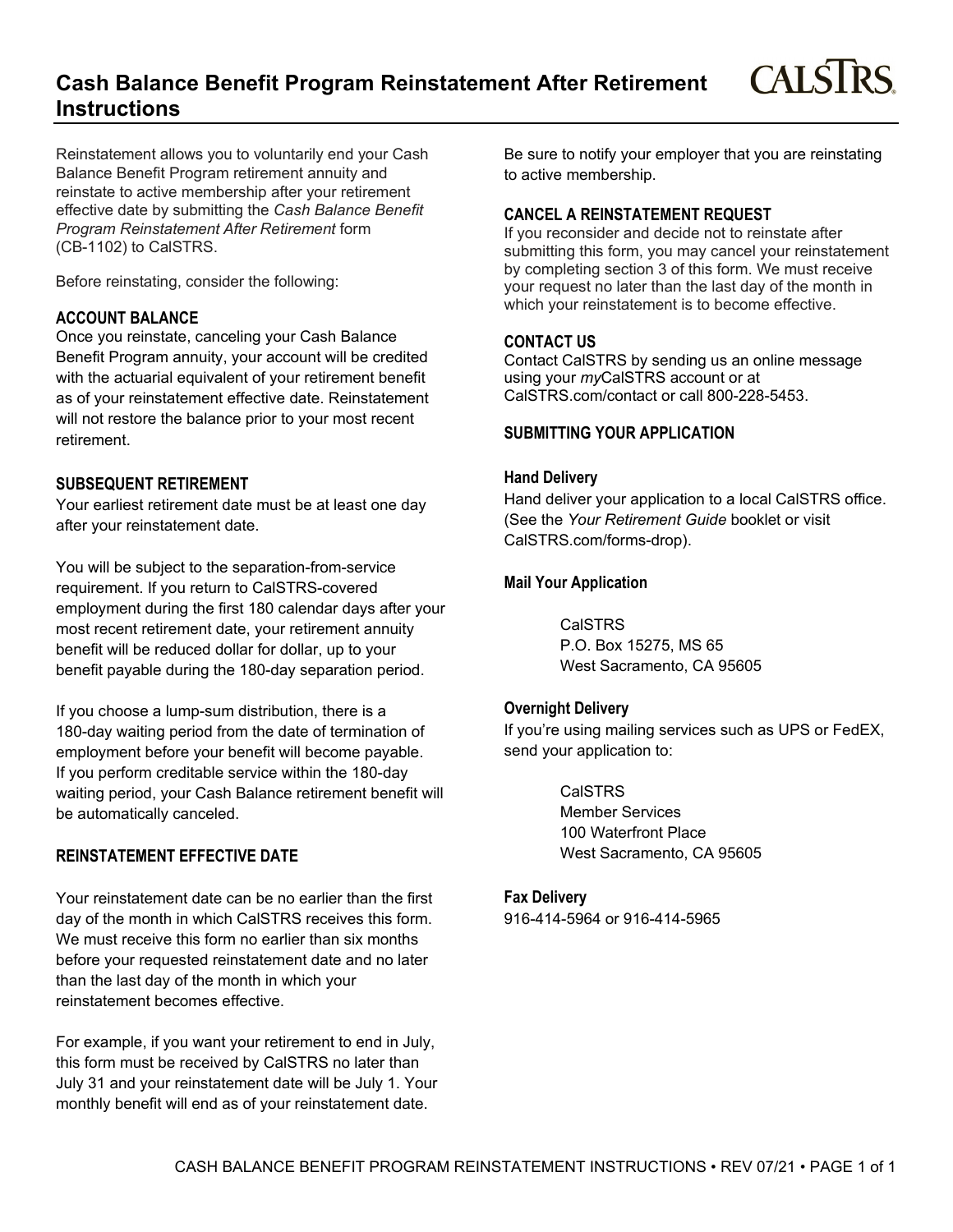# **Cash Balance Benefit Program Reinstatement After Retirement**

[For CalSTRS' Official Use Only]

California State Teachers' Retirement System P.O. Box 15275, MS 65 Sacramento, CA 95851-0275 **800-228-5453 CalSTRS.com**

## **Please read the instructions before completing this form.**

## **Section 1: Member Information**

Provide either your Client ID or Social Security number.

| CLIENT ID OR SOCIAL SECURITY NUMBER | DATE OF BIRTH (MM/DD/YYYY) |          |    |
|-------------------------------------|----------------------------|----------|----|
|                                     |                            |          |    |
| <b>LAST NAME</b>                    |                            |          |    |
|                                     |                            |          |    |
| <b>FIRST NAME</b>                   |                            |          | MI |
|                                     |                            |          |    |
| MAILING ADDRESS                     |                            |          |    |
|                                     |                            |          |    |
| <b>CITY</b>                         | <b>STATE</b>               | ZIP CODE |    |
|                                     |                            |          |    |
| <b>EMAIL ADDRESS</b>                |                            |          |    |
|                                     |                            |          |    |
|                                     |                            |          |    |

## **Section 2: Reinstatement Date**

☐ I wish to terminate my Cash Balance Benefit Program annuity and reinstate to active member status effective  $\frac{\ }{\ }$  /  $\frac{\ }{\ }$ 

## **Section 3: Reinstatement Cancellation**

☐ I wish to cancel my previously submitted *Cash Balance Benefit Program Reinstatement After Retirement* form.

 **Continued on next page**